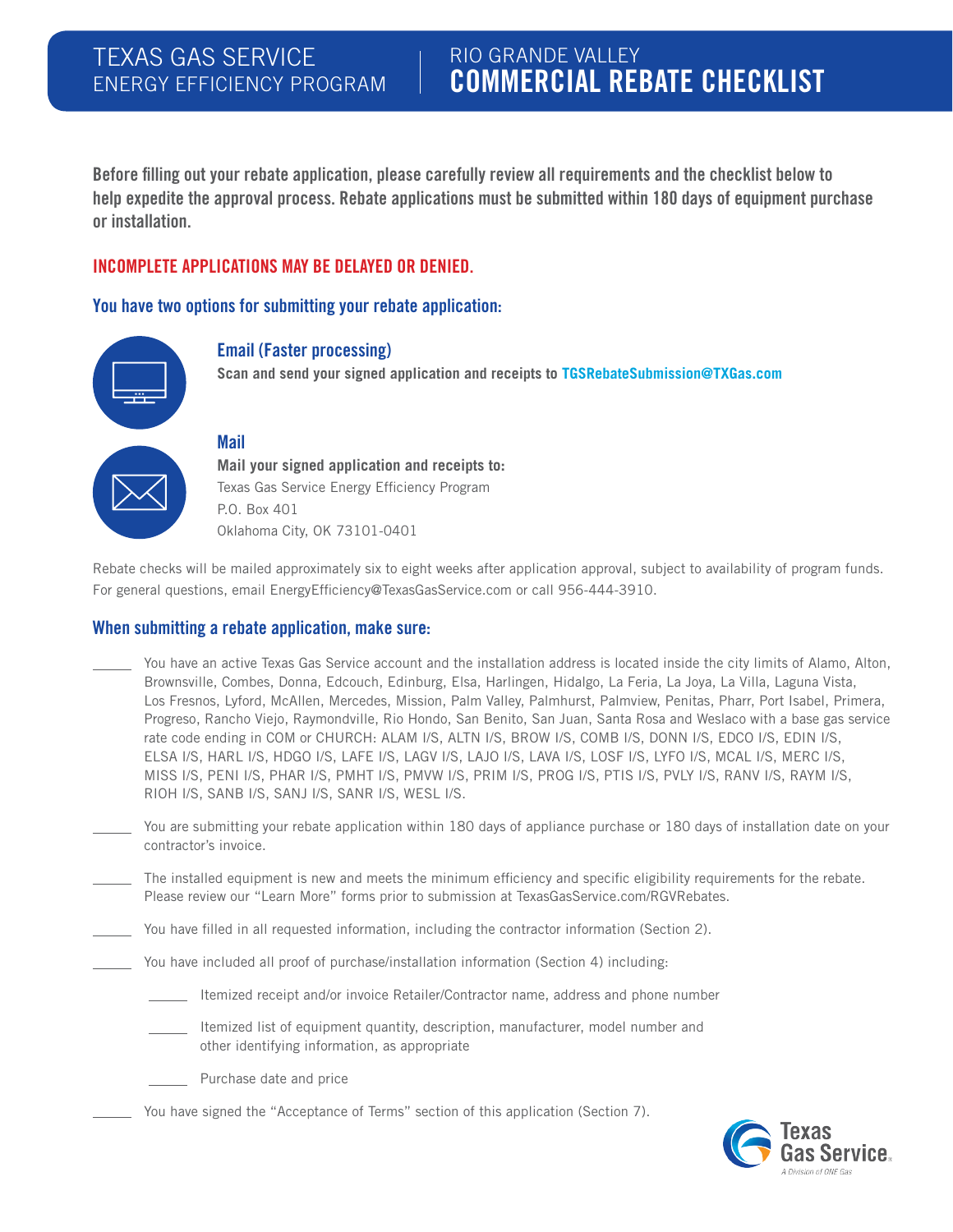# TEXAS GAS SERVICE ENERGY EFFICIENCY PROGRAM

# RIO GRANDE VALLEY COMMERCIAL REBATE APPLICATION

# 1. Customer and Account Information

| (As it appears on account)          |  |  |
|-------------------------------------|--|--|
| (Required)                          |  |  |
|                                     |  |  |
|                                     |  |  |
|                                     |  |  |
|                                     |  |  |
|                                     |  |  |
| (If different from mailing address) |  |  |
|                                     |  |  |
|                                     |  |  |
|                                     |  |  |
|                                     |  |  |
|                                     |  |  |
|                                     |  |  |

#### To check your rebate eligibility, check the TOP PART OF YOUR BILL for your Rate Code.

| RATE SCHEDULE(S) AVAILABLEUPON REQUEST                                                                                                                                                                                                                                                                                                                                                                                                                                                                                                        |                                                                                                                                                      | YOUR RATE CODE<br><b>IS FOUND HERE.</b>                                                                                         |                                                                                                                                      |
|-----------------------------------------------------------------------------------------------------------------------------------------------------------------------------------------------------------------------------------------------------------------------------------------------------------------------------------------------------------------------------------------------------------------------------------------------------------------------------------------------------------------------------------------------|------------------------------------------------------------------------------------------------------------------------------------------------------|---------------------------------------------------------------------------------------------------------------------------------|--------------------------------------------------------------------------------------------------------------------------------------|
| <b>GAS SERVICE INFORMATION - RETAIN FOR YOUR RECORDS</b><br>For service, bill inquiries, or assistance, call<br><b>Customer Service: 1-800-700-2443</b><br>Gas leaks: 1-800-959-5325<br>Payments by Phone: (866) 780-5488<br>www.texasgasservice.com<br>\$31.86<br><b>Amount Due</b><br><b>Texas Gas Service</b><br>$09 - 01 - 16$<br><b>Current Charges Due</b><br>PO BOX 219913<br>Kansas City MO 64121-9913<br>\$31.86<br><b>Amount Due After Due Date</b><br>SIXXXXXXX XXXXXXX XX<br><b>Account Number</b><br><b>BROW I/S RES</b><br>Rate | ELIGIBLE RATE CODES<br>ALAM I/S<br>ALTN I/S<br><b>BROW I/S</b><br>COMB I/S<br><b>DONN I/S</b><br>EDCO I/S<br>EDIN I/S<br>ELSA I/S<br><b>HARL I/S</b> | LAJO I/S<br>LAVA I/S<br>LOSF I/S<br>LYFO I/S<br>MCAL I/S<br>MERC I/S RIOH I/S<br><b>MISS I/S</b><br>PENI I/S<br><b>PHAR I/S</b> | <b>PROGI/S</b><br>PTIS I/S<br><b>PVLY I/S</b><br><b>RANVI/S</b><br><b>RAYM I/S</b><br><b>SANB I/S</b><br>SANJ I/S<br><b>SANR I/S</b> |
| \$75.00<br><b>Active Deposit</b>                                                                                                                                                                                                                                                                                                                                                                                                                                                                                                              | <b>HDGO I/S</b><br>LAFE I/S<br><b>LAGV I/S</b>                                                                                                       | <b>PMHT I/S</b><br><b>PMVW I/S</b><br><b>PRIM I/S</b>                                                                           | WESL <sub>I/S</sub>                                                                                                                  |

# 2. Contractor Information

This section is not required for dryer or food service equipment rebates.

| Company Address: company Address: company Address: company Address: company Address: company Address: company Address: company Address: company Address: company Address: company Address: company Address: company Address: c |
|--------------------------------------------------------------------------------------------------------------------------------------------------------------------------------------------------------------------------------|
|                                                                                                                                                                                                                                |
|                                                                                                                                                                                                                                |
|                                                                                                                                                                                                                                |
|                                                                                                                                                                                                                                |

 I have included a copy of the dated contractor invoice. Rebate application must be submitted within 180 days of equipment installation.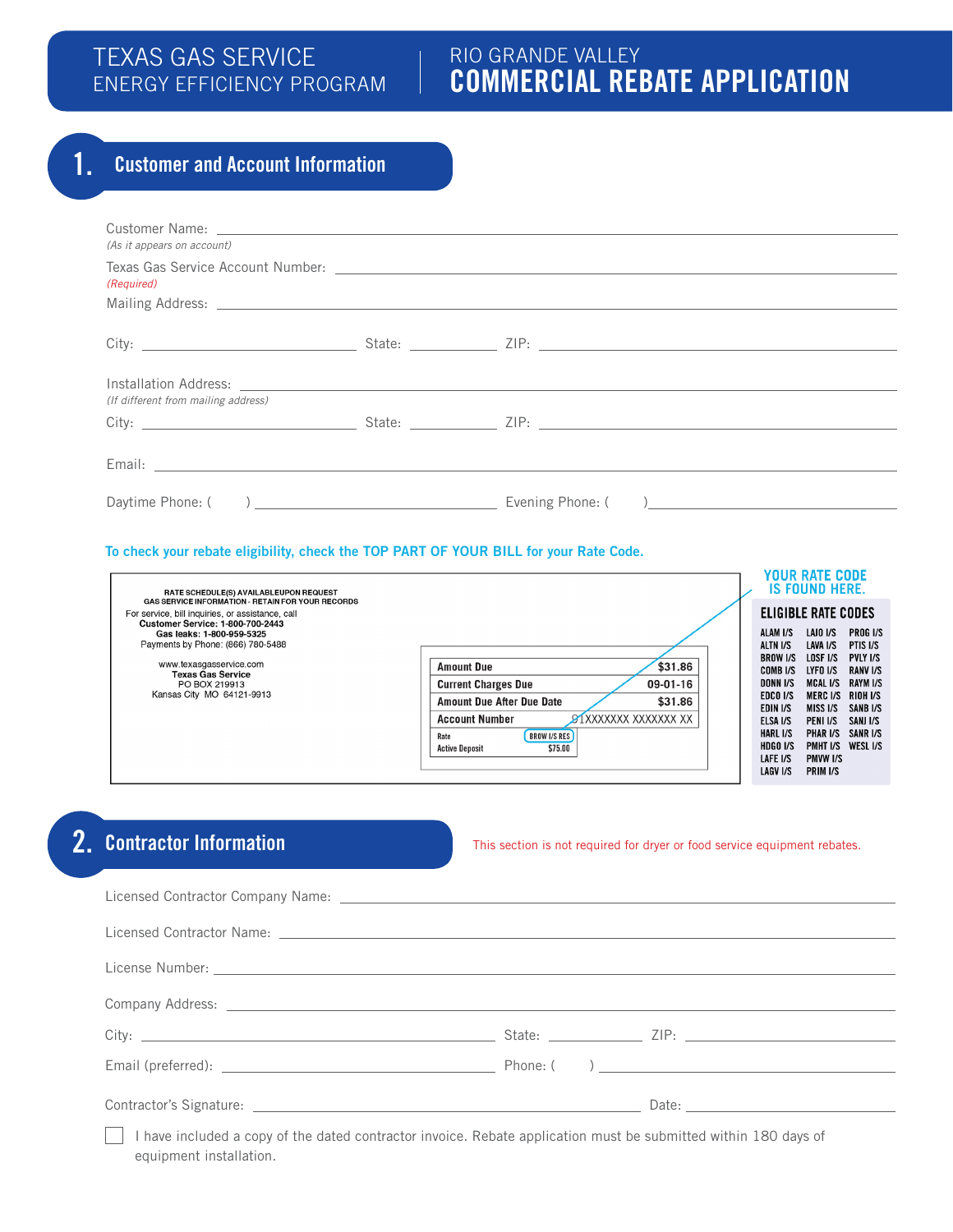|  | New Appliance |
|--|---------------|
|  |               |

| <b>WATER HEATING PROGRAM*</b><br>Manufacturer Name<br><u> 1989 - Johann Barn, mars ann an t-Amhain an t-Amhain an t-Amhain an t-Amhain an t-Amhain an t-Amhain an t-Amh</u> |                                                                                         |                                                                          |  |
|-----------------------------------------------------------------------------------------------------------------------------------------------------------------------------|-----------------------------------------------------------------------------------------|--------------------------------------------------------------------------|--|
| 14%<br>of equipment costs                                                                                                                                                   | Water Heating System<br>> 75,000 BTU (EF 0.82-0.86 or TE 82-86%)                        |                                                                          |  |
| 20%<br>of equipment costs                                                                                                                                                   | Water Heating System<br>> 75,000 BTU (EF ≥ 0.87 or TE ≥ 87%)                            | Number of Units<br>Replacing an electric appliance? $\Box$ Yes $\Box$ No |  |
| \$600                                                                                                                                                                       | Tankless or Super High-Efficiency<br>Natural Gas Water Heater<br>(EF ≥ .82 or TE ≥ 82%) |                                                                          |  |
|                                                                                                                                                                             | Licensed contractor information required (see Section 2)                                |                                                                          |  |
|                                                                                                                                                                             |                                                                                         |                                                                          |  |
| <b>VEHICLE PROGRAM*</b>                                                                                                                                                     |                                                                                         |                                                                          |  |

|                                                                                      | \$2,000 | <b>Commercial Refueling Unit</b>    | Make                                             |
|--------------------------------------------------------------------------------------|---------|-------------------------------------|--------------------------------------------------|
|                                                                                      | \$3,000 | Newly Converted Natural Gas Vehicle | Model                                            |
|                                                                                      |         |                                     | VIN#                                             |
| Proof of Purchase, photo of conversion sticker and<br>copy of registration required. |         |                                     | <b>Refueling Unit Serial Number Example 2014</b> |

| DRYER PROGRAM*                          |                                              | Manufacturer Name                                     |
|-----------------------------------------|----------------------------------------------|-------------------------------------------------------|
|                                         | \$225 Natural Gas Dryer with Moisture Sensor | Model Number                                          |
| Copy of dated retailer receipt required |                                              | Replacing an electric appliance? $\Box$ Yes $\Box$ No |

| <b>FOOD SERVICE EQUIPMENT PROGRAM*</b>  |       |                                          |                                                       |  |                                                                                                                                                                                                                                      |
|-----------------------------------------|-------|------------------------------------------|-------------------------------------------------------|--|--------------------------------------------------------------------------------------------------------------------------------------------------------------------------------------------------------------------------------------|
|                                         | \$400 | ENERGY STAR <sup>®</sup> Convection Oven |                                                       |  | Food Service Manufacturer Name Party and Contract Contract Contract Contract Contract Contract Contract Contract Contract Contract Contract Contract Contract Contract Contract Contract Contract Contract Contract Contract C       |
|                                         | \$400 | <b>ENERGY STAR<sup>®</sup> Fryer</b>     |                                                       |  | Model Number <u>experience and the series of the series of the series of the series of the series of the series of the series of the series of the series of the series of the series of the series of the series of the series </u> |
|                                         | \$400 | ENERGY STAR <sup>®</sup> Griddle         | Replacing an electric appliance? $\Box$ Yes $\Box$ No |  |                                                                                                                                                                                                                                      |
|                                         | \$400 | ENERGY STAR <sup>®</sup> Steam Cooker    |                                                       |  | A list of qualified models can be found at www.energystar.gov/cfs.                                                                                                                                                                   |
| Copy of dated retailer receipt required |       |                                          |                                                       |  |                                                                                                                                                                                                                                      |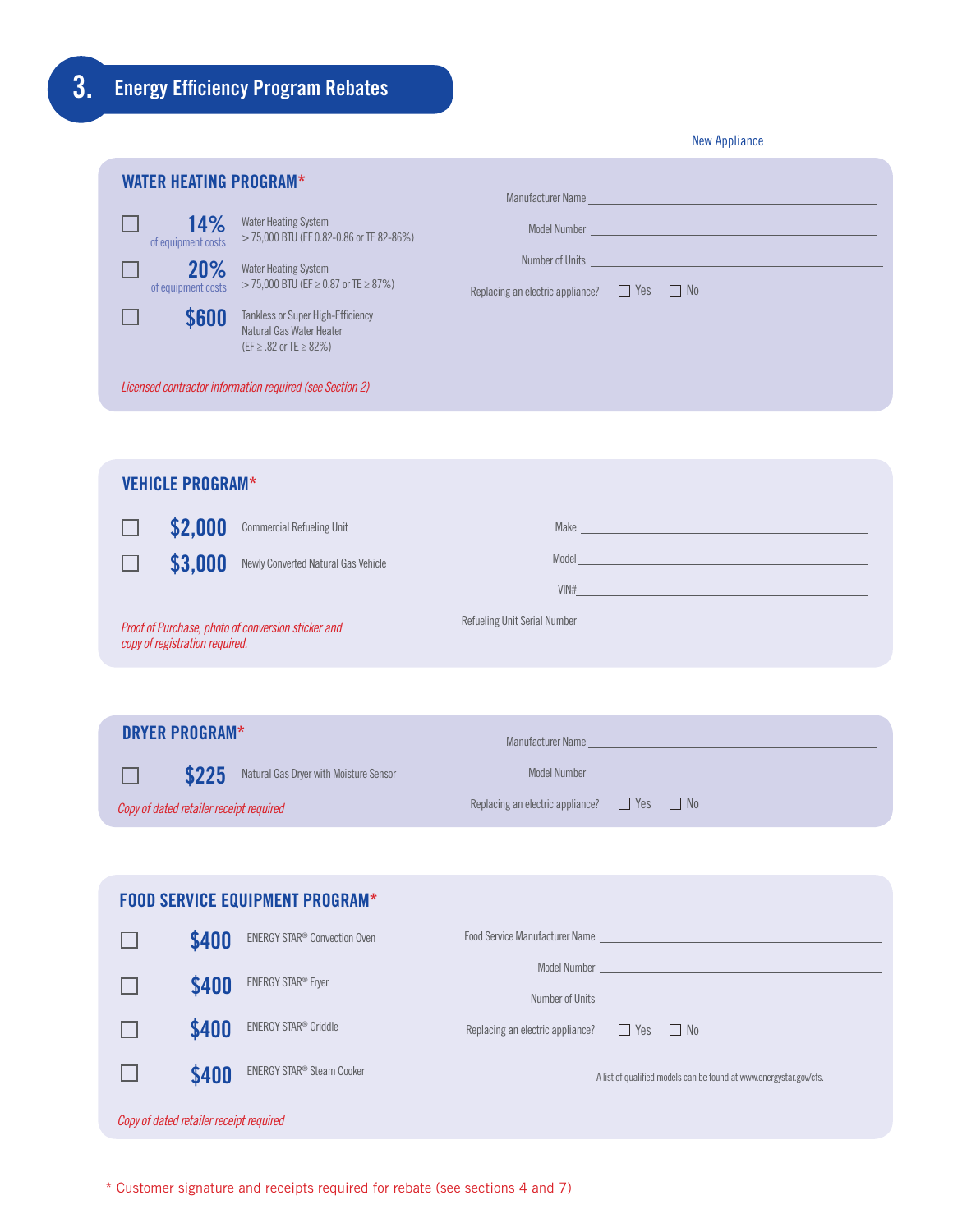# 4. Attach Proof of Purchase Required REQUIRED

Please include a copy of an itemized receipt and/or invoice with your application. Your retailer or contractor can provide this document for your qualified product. **Any applications missing this will be delayed or denied.**

#### **Proof of purchase/installation must include the following:**

- Retailer/Contractor name, address and phone number
- Itemized listing of quantity, description, manufacturer, model and other identifying information as appropriate
- Purchase date and price

|         | How did you hear about the Energy Efficiency<br>Program? (Check all that apply)                                                                       |
|---------|-------------------------------------------------------------------------------------------------------------------------------------------------------|
| number  | <b>Bill Insert</b><br>Google Search<br>Print Advertisement<br>Contractor<br>News Article<br>Email<br>Radio Advertisement<br>Texas Gas Service Website |
|         | Texas Gas Service Employee Referral<br>Employee Name                                                                                                  |
|         | Retailer Referral<br>Retailer Name<br>Other                                                                                                           |
| s after |                                                                                                                                                       |

SURVEY QUESTIONS

### OR

**TGSRebateSubmission@TXGas.com**

5. Review and Submit Your Application

**Scan and email your signed application and receipts to** 

**Mail your signed application and receipts to:** Texas Gas Service Energy Efficiency Program P.O. Box 401 Oklahoma City, OK 73101-0401

Rebate checks are issued within approximately six to eight weeks receipt of a completed and approved rebate application.

## 6. Terms and Conditions

As you decide whether to participate in Texas Gas Service's Energy Efficiency Program, please review the following terms and conditions:

1. Texas Gas Service is not responsible for any decision regarding the selection of equipment to qualify for rebates under our Energy Efficiency Program. TEXAS GAS SERVICE DOES NOT MAKE AND HEREBY DISCLAIMS ANY WARRANTY CONCERNING THE MERCHANTABILITY OR FITNESS FOR A PARTICULAR PURPOSE FOR ANY EQUIPMENT CHOICE THE CUSTOMER MAKES. The customer is responsible for the full cost and installation of any equipment.

2. Texas Gas Service is not responsible for any decision about which licensed and qualified contractor the customer selects. Texas Gas Service encourages its customers to carefully research and select a Texas-licensed plumber or heating, ventilation and air-conditioning (HVAC) contractor to install qualifying equipment. Texas Gas Service is not responsible for any damage caused (a) when a contractor enters a customer's premises or during installation, (b) by poor workmanship or (c) by failure to complete projects. Texas Gas Service will not intervene in disputes between a customer and his or her selected contractor. Texas Gas Service also strongly encourages participating customers to be sure any installation conforms to all applicable codes, permit requirements and manufacturer installation recommendations and requirements. Texas Gas Service is not responsible for determining whether a customer's appliances are installed correctly or safely. In the event you believe an appliance is unsafe or you detect the odor associated with natural gas, you agree to immediately call (800) 959-5325. Texas Gas Service will apply all uncashed rebate funds to the customer's account as a credit after the 60 day check-cashing window closes. For more information, please contact Texas Gas Service at 956-444-3910. Uncashed rebate checks associated with a closed customer account will be escheated to the State of Texas at http://comptroller.texas.gov/up.

3. The Department of Energy and others provide information on projected energy savings for different types of appliances and installations. Texas Gas Service makes no warranty concerning the accuracy of this information or whether the devices the customer selects will accomplish the projected energy and cost savings.

4. Texas Gas Service requires each customer to present a completed rebate application and is unable to process incomplete applications. It is the responsibility of the customer to ensure the contractor has completed and signed the application. Applications and additional information are available at TexasGasService.com. Texas Gas Service reserves the right to verify all information provided. Texas Gas Service issues rebates in the form of checks, not utility credits. The Company is not responsible if the dealer/installer or retailer fails to provide accurate information about the amount of a rebate or eligibility. Rebate checks will be mailed approximately six to eight weeks after approval, subject to availability of program funds.